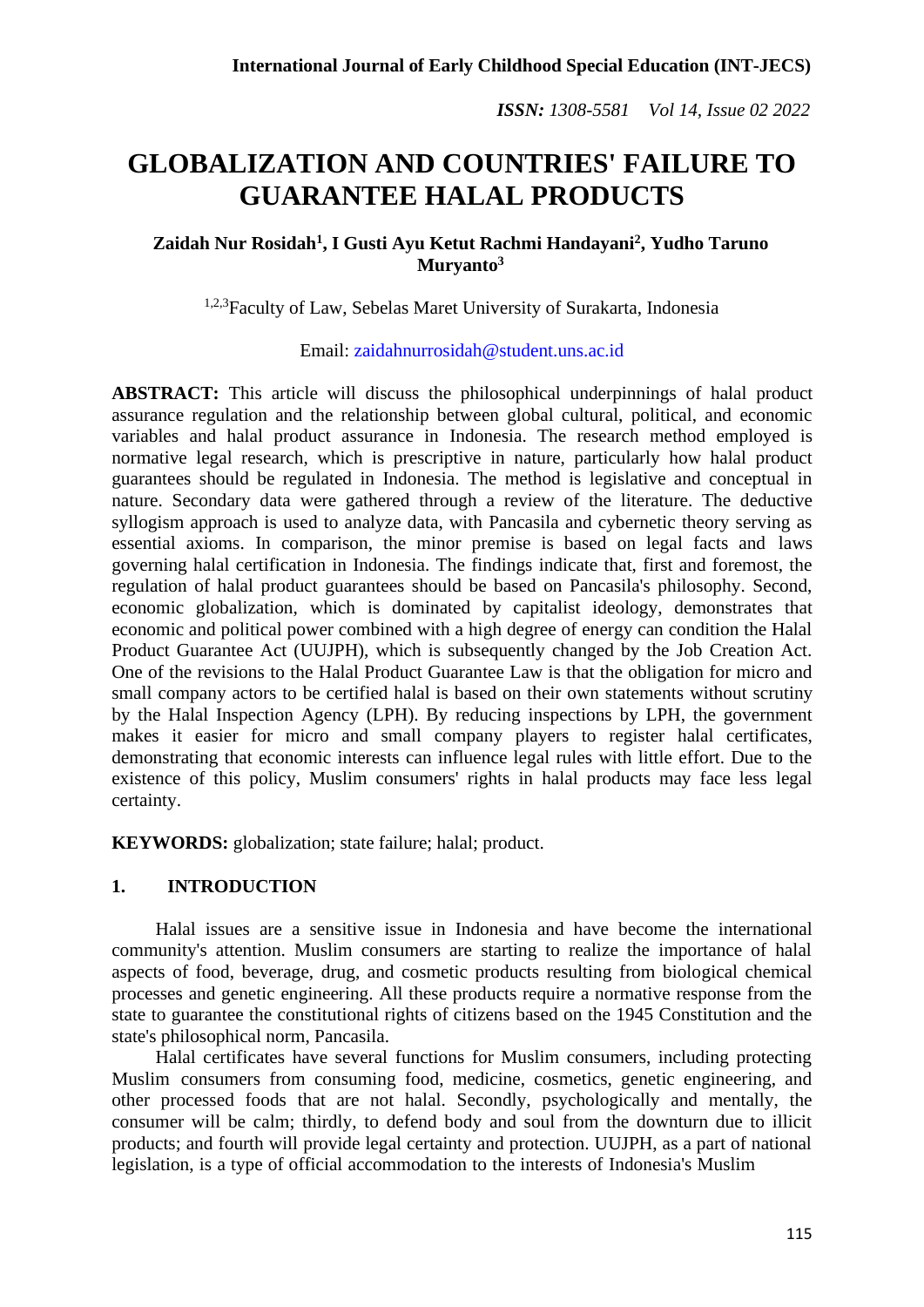majority. The 1945 Constitution's Article 28E paragraph (1) and Article 29 (2) guarantee the state and government the right to carry out teachings consistent with their faith and beliefs. Religious people's natural conclusion is to uphold their religious law.

It is critical for Muslims in Indonesia to adhere to Islamic religious law, which in this situation is to consume halal food products. Incorporating Islamic law into the national legal system is quite logical and fulfills contemporary needs. UUJPH is a collaborative effort including a variety of stakeholders, including government, legislature, and civil society. The community's participation in both official and informal venues demonstrates that necessary negotiations and participation in the establishment of this UUJPH occurred. This demonstrates that the certification of halal products is a matter of religion or consumer and commercial interests.

The Halal Product Guarantee Act seeks to preserve and ensure the halal status of items consumed and utilized by the general population. Warranties for halal products should be based on conservation, justice, legal certainty, accountability and openness, efficacy and efficiency, and professionalism (Article 2 UUJHP). Thus, the guarantee for the implementation of halal products strives to provide the public with comfort, security, and assurance regarding the availability of halal products when consuming and using products, while also boosting the added value of business actors that make and sell halal products (Article 3 UUJPH).

Prior to the UUJPH becoming effective, the government amended it with the distribution of UU Number 11 of 2020 about Job Creation. Article 48 of the UUJPH contains the Job Creation Law. In UUJPH, there are 24 points of change in the form of amendments to existing articles and the inclusion of new ones. Government initiatives outlined in the Job Creation Law are implemented to attract domestic and foreign businesses and to make investing in Indonesia easier. The issue with the investment climate that is deemed an impediment is regulatory. By enacting the Omnibus bill, the government altered investment regulations. In countries with a civil law legal system, omnibus law is non-existent normatively. This omnibus law is derived from common law countries' customs. The government, on the other hand, has developed all of the regulations contained in the omnibus law in order to stimulate domestic investment.

One of the amendments to UUJPH is the insertion of Article 4A, which states that the obligation to be halal certified for micro and small business actors is dependent on the business actors' statements. Article 4A is being added to facilitate the acquisition of halal certificates by micro and small company players. However, as a result of the policy outlined in the standards governing halal product guarantees, when micro and small business actors apply for a halal certificate, no inspection by the Halal Inspection Agency (LPH) is required, but only a statement from the business actor regarding the halalness of the registered product is required. This statement by business actors is based on the BPJPH standard, which requires business actors to provide information in the form of a contract/pledge containing halal products and materials, halal manufacturing procedures, and PPH assistance (Article 79 Paragraph (4) PP PBJPH).

The statement of the business actor in the form of a pledge or contract demonstrates that the government's responsibility for conducting halal product inspections is transferred to the business actor. This demonstrates a delegation of responsibility for the halal production process's material accuracy to commercial players. The government's role in protecting Muslim consumers is minor, as duty for inspection is delegated to corporate actors through statements or commitments that are not subject to scrutiny by the LPH.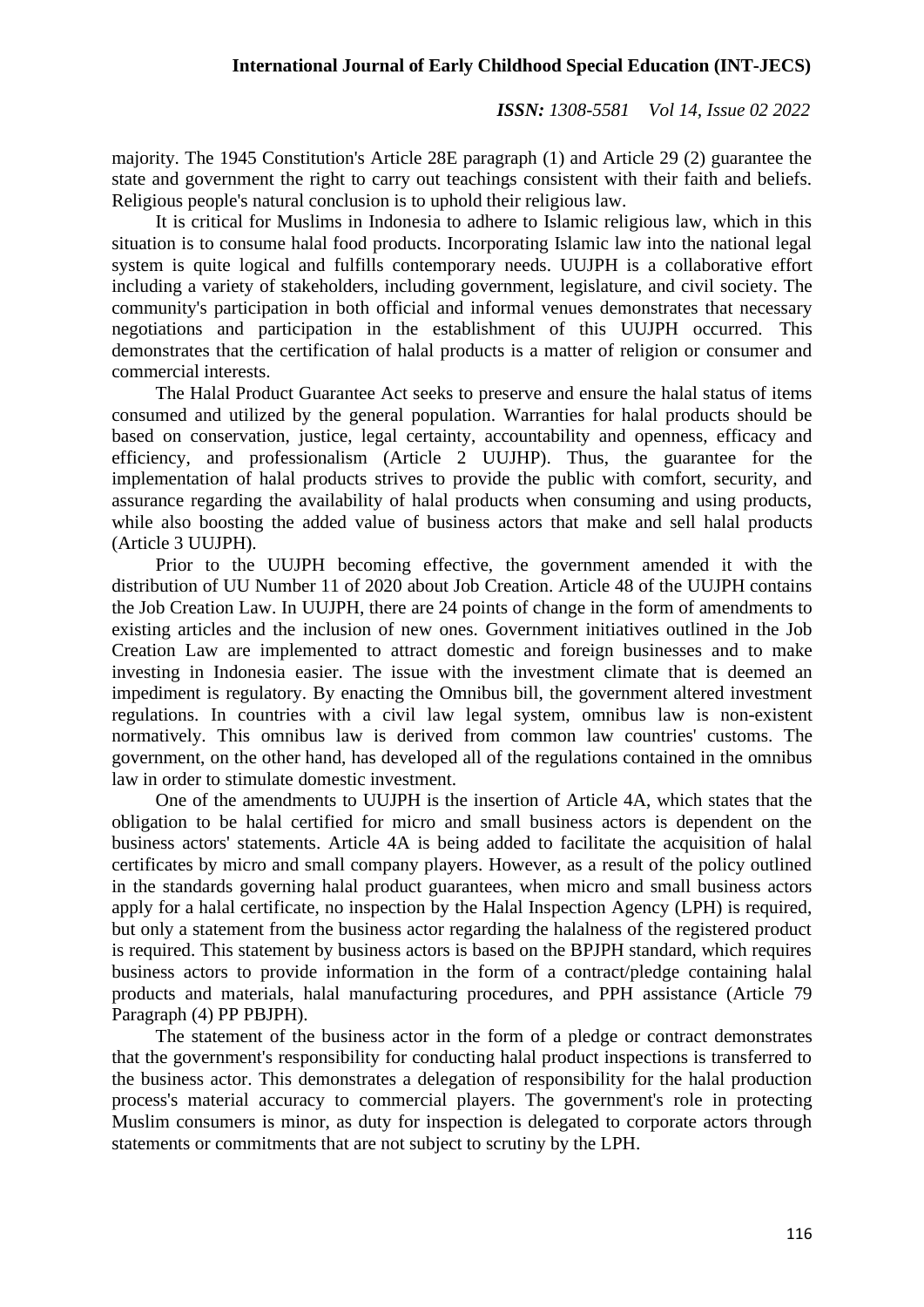### **International Journal of Early Childhood Special Education (INT-JECS)**

#### *ISSN: 1308-5581 Vol 14, Issue 02 2022*

The transfer of responsibility for the certainty of halal food products referenced to in Article 4A is consistent with the libertarian view of justice, which holds that the state's engagement in citizens' affairs should be minimal (a minimalist state). Libertarians defend the free market and call for a restriction on the state's use in social policy. The state imposes constraints on responsibilities for implementing public welfare, which can result in the underdelivery of services to the community. Meanwhile, the Muslim community's freedom to consume halal food is a fundamental human right.

The fundamental rights that the welfare state is responsible for ensuring. As specified by Article 28E paragraph (1) and Article 29 paragraph (2) of the 1945 Constitution, as well as the ideological foundations of Pancasila. Pancasila, being the source of all legal sources, requires that the norms it creates match the legal principles embodied in the five precepts. Of Pancasila's five principles, the first principle underpins and animates the next four. The One Godhead's precepts demonstrate that humans are God's creations who must obey their teachings. Muslims, who constitute the majority of the population in Indonesia, have fundamental rights to practice their religion. Consuming halal food is one of the essential rights associated with adopting Islamic education. Thus, the state should ensure that Muslims consume halal cuisine. To ensure halal food, the state establishes rules inspired from Pancasila. The notion of consumer safety and security is one of the factors that must be adhered to while drafting regulatory standards regulating halal food guarantees. As a result, this principle should be incorporated into numerous articles establishing halal food assurance as a legal framework. Thus, the objective is to provide legal certainty and assurances to the community on halal food that enters and circulates within the Indonesian territory.

Globalization's influence on daily life is unavoidable. The process is rapid and comprehensive, encompassing all facets and pervading all spheres of human life. Economic globalization is characterized by free trade, which allows for the rapid entry of items from one country into another. Indonesia, as a developing country that is now integrating into the global economy, must be able to participate in international trade. In Indonesia's regulation of halal certification, economic globalization exerts influence over government laws governing halal product guarantees.

The purpose of this study is to explore the global economy's influence on Indonesia's regulation of halal certificates. The fundamental premise is that Indonesia's control of halal certificates is necessary. Nonetheless, the legal facts demonstrate the influence of globalization, prompting the state to adopt rules governing halal product guarantees through the establishment of the Halal Product Guarantee Law (UUJPH), which was updated in the Job Creation Law. According to Article 4 of the UUJPH, all items distributed in Indonesia must be certified halal. The change to UUJPH adds a new point to Article 4A, namely the requirement for micro and small company actors to be certified halal based on their statements. As a result, this study will analyze the regulation of halal product assurances in Indonesia utilizing Pancasila's philosophical foundation and Talcott Parson's cybernetic theory.

## **2. RESEARCH METHODS**

The research method employed is normative legal research, which is prescriptive in nature, particularly how halal product guarantees should be regulated in Indonesia. The method is legislative and conceptual in nature. Secondary data were gathered through a review of the literature. The deductive syllogism approach is used to analyze data, with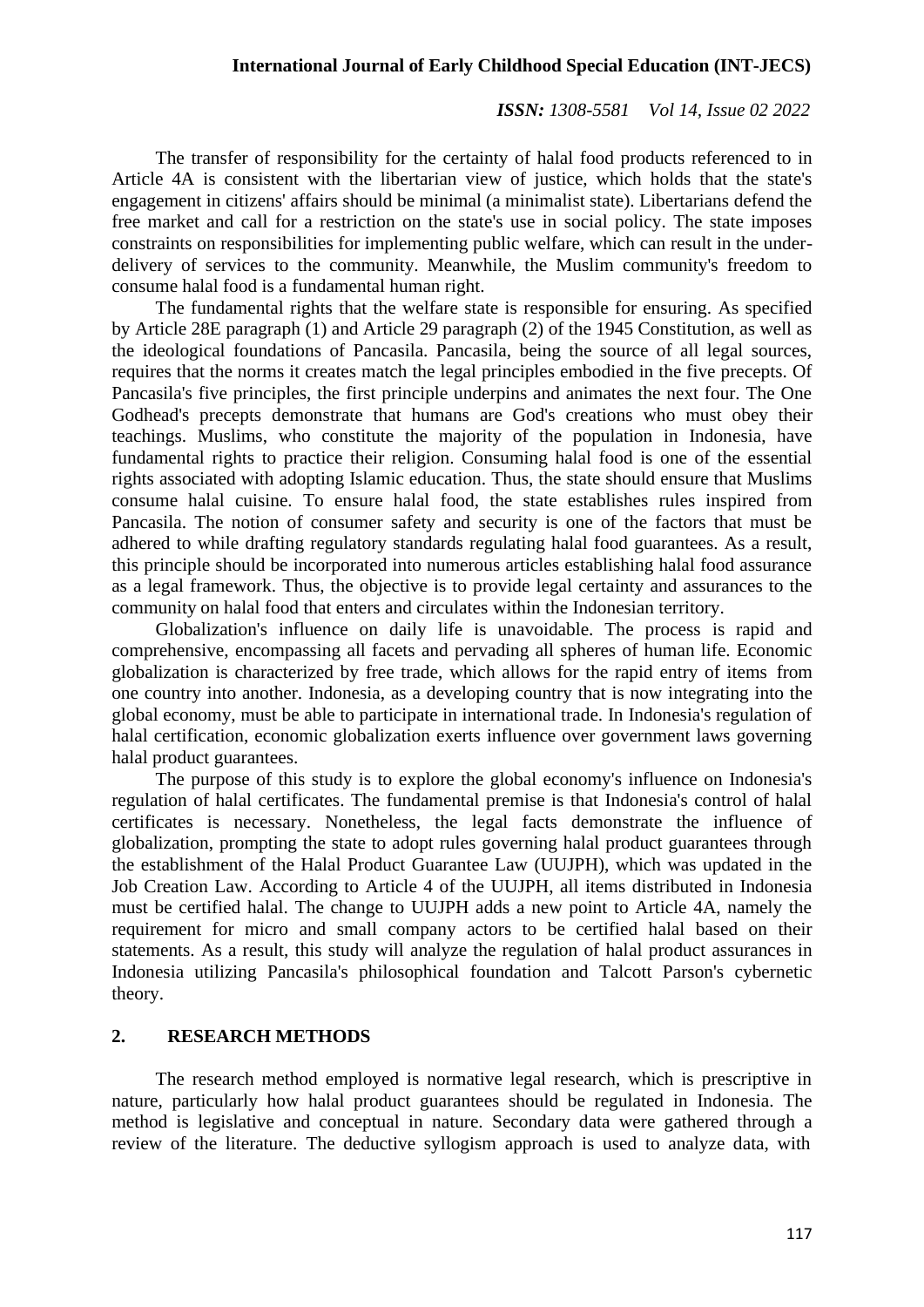Pancasila and cybernetic theory serving as essential axioms. In comparison, the minor foundation is the legal reality that Indonesia regulates halal product guarantees.

## **3. RESULTS AND DISCUSSION**

#### *1. Philosophical Ratio of Halal Product Guarantee Arrangements in Indonesia*

Pancasila is the state's foundation and ideology; it is a magnificent agreement envisioned by the nation's founding fathers that is impossible to replace with others. Pancasila serves as a guiding star in terms of legal ideals (rechtsidee). Positive legislation must be founded on the fundamental concepts revealed in Pancasila. As a result, the law's creation and implementation cannot be divorced from the Pancasila values. Understanding the significance of Pancasila is necessary for facilitating the formulation and elaboration of legal instruments' rules of power. The resulting legal system should demonstrate a ramification of Pancasila into a lawful procedure governed by principles and regulations. To that end, the government develops a legal standard that mirrors Pancasila's first, second, and fifth principles.

The first precept, Belief in One God, serves as the foundation for and animator of the values of just and civilized humanity, Indonesian unity, democracy guided by wisdom in deliberation/representation, and social justice for all Indonesians. This is because the state is a cohabitation institution as a humanitarian institution, and humans are creations of God Almighty, meaning that humans exist as a result of God Almighty's existence as the primary reason. All things originate with God. God is ultimate, perfect, omnipotent, unchanging, and limitless, and he is the natural order's regulator.

Additionally, the precepts of a just and civilized humanity include the virtues of independence and community, as well as the significance of justice and civility. Monoplural human nature is innately incarnated in bodily and spiritual activities, specifically pious character, pious personality, and pious character. To begin, human nature contains an inherent ability to perform physical and spiritual actions on the impulse of the will, based on rational decisions, and in harmony with the sense of fulfilling desires as oneness, namely bodily, psychological, individual, social, and living beings with distinct personalities. Lord. Each human activity is composed of the constituents of its essence, forming a single compound or monopluralist nature. Cooperation between intellect, taste, and well-being is an absolute necessity, according to the intrinsic nature of human beings.

Social justice refers to equity in all spheres of life, both material and spiritual. Justice is not a formal justice derived from legislation, but rather a justice related with its social habitat, namely the Indonesian people, under the framework of justice founded on the One Supreme God. How distinct, the Pancasila idea of justice is from positivism's definition of justice and is, in fact, compatible with legal science's realistic and theistic nature via a holistic paradigm. In terms of ensuring halal products, the Muslim requirement for halal meals is a must. To ensure that the state, as the community's representative, accommodates these interests in its legal products, in this case, the issuance of UUJPH and amendments to the Job Creation Law, the government should adopt policies that facilitate investment while not disregarding the interests of Muslim consumers by delegating product inspections to business actors (especially for micro and small business actors).

The statement of the business actor who accepts the pledge or contract demonstrates that the government's responsibility for conducting halal product inspections is transferred to the business actor. This also demonstrates a delegation of responsibility for the halal production process's material accuracy to business actors. The government's participation in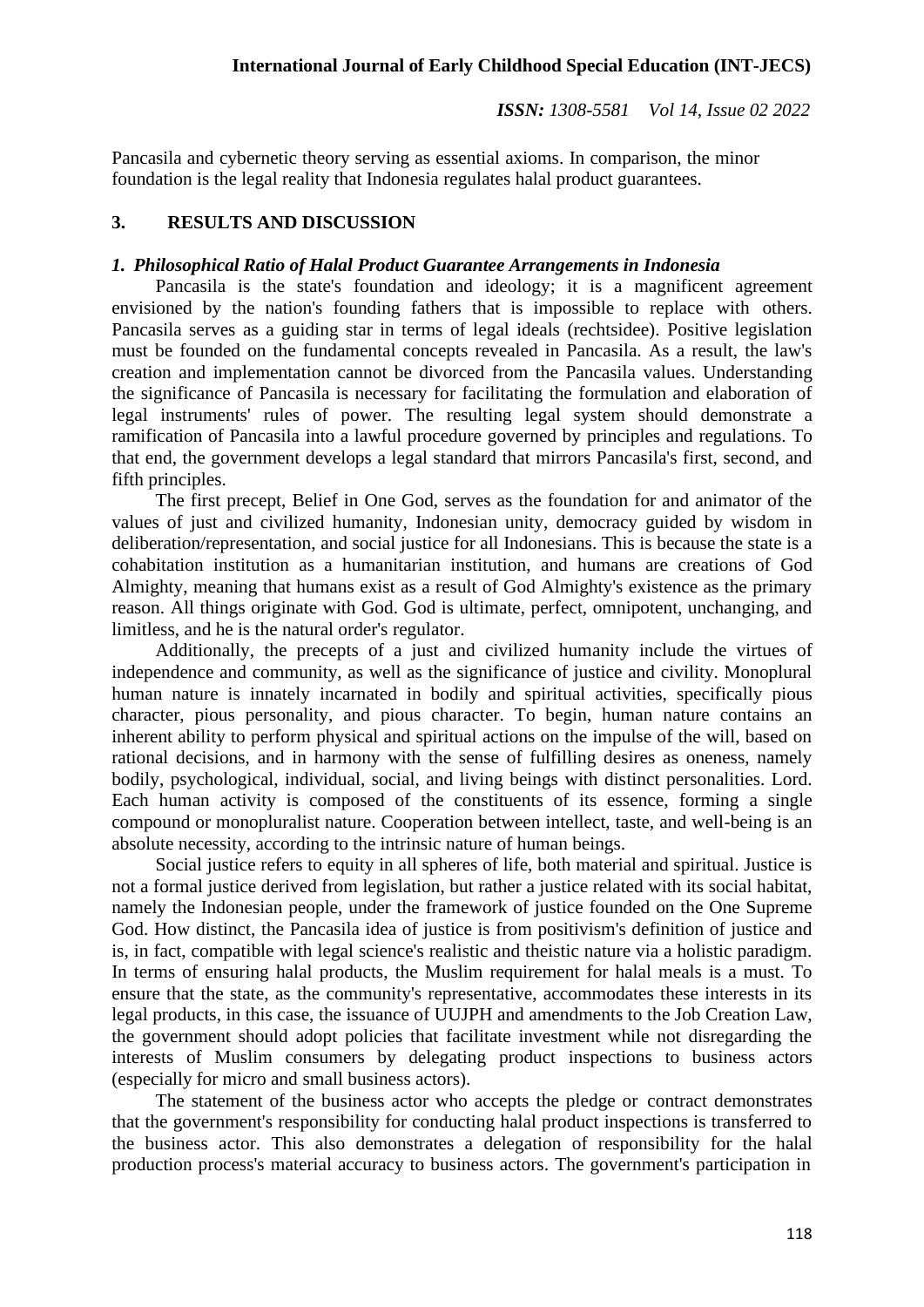protecting Muslim consumers is minor, as inspection authority is delegated to corporate actors through statements or commitments made without assessment by the LPH.

## *2. Globalization and State Failure in Halal Product Certification*

Globalization is a term that is frequently used to refer to present world phenomena. As we enter the third millennium, the world has transformed at a breakneck pace, with complex consequences—the emergence of dependency on practically all elements of existence in international interactions and transnational links. Lodge defines globalization as a process that connects or connects the world's inhabitants in all spheres of their existence, including cultural, economic, political, and technological, as well as environmental. Thus, the globalization of the world's inhabitants has resulted in an era in which the majority of their lives are substantially dictated by global processes. Meanwhile, globalization, according to Amal, is the process by which a global society emerges, namely a physically integrated world that transcends national boundaries, both intellectually and in terms of international political institutions.

Globalization can be identified by the nature of the shift or its characteristics, specifically the expansion of social, political, and economic activity in faraway places, regions, and continents. Second, there is an intensity or expansion of the flow of trade, investment, finance, migration, and cultural interaction, as well as increased connectivity. Thirdly, the acceleration of interaction and communication with the rest of the world through the development of a sophisticated transportation system capable of accelerating the exchange and dissemination of ideas, goods, information, capital, and society. Fourth is a surge in the intensity and speed of global interaction, which results in local or far-flung occurrences with global ramifications. This implies that domestic and international issues are becoming more inextricably linked (becoming increasingly fluid).

However, the amount of globalization's influence on domestic life in a country Globalization has a beneficial effect. Among the beneficial impacts of globalization is that the flow of commodities in society becomes more diverse, and the quality of goods becomes more competitive. This is advantageous from a consumer protection standpoint. Business competition from within the country and goods imported from overseas will intensify, and consumers will place a premium on products of high quality at competitive costs. However, it cannot be denied that globalization's detrimental impact poses a threat to indigenous traditions and wisdom, which may be eroded as a result of foreign influence. The culture of a country, which is its defining feature, may be lost as a result of another country's major cultural influence.

Global capitalism's hegemony over world trade is the outcome of a long history in western Europe. According to Roberto Unger, nineteenth-century jurists in western Europe attempted to establish a legal structure based on democratic and free market principles. As a result, there is a symbiotic relationship between democratic demands and the free market process. If democracy is ensured, the free market will benefit capitalism. Globalization, as a new mode of capitalism's spread, will thrive in any region where democracy has developed. Globalization, which was intended to foster the expansion of democratic, community-based government, has resulted in a proclivity for poor management. The causes of inadequate management are typically domestic issues connected to global economic interests that are neoliberal in nature and must be explicitly stated in government legislation, despite the fact that they affect the environment and human beings. The approach was followed to adhere to the policies of donors such as the IMF, the World Bank, and other organisations. It makes no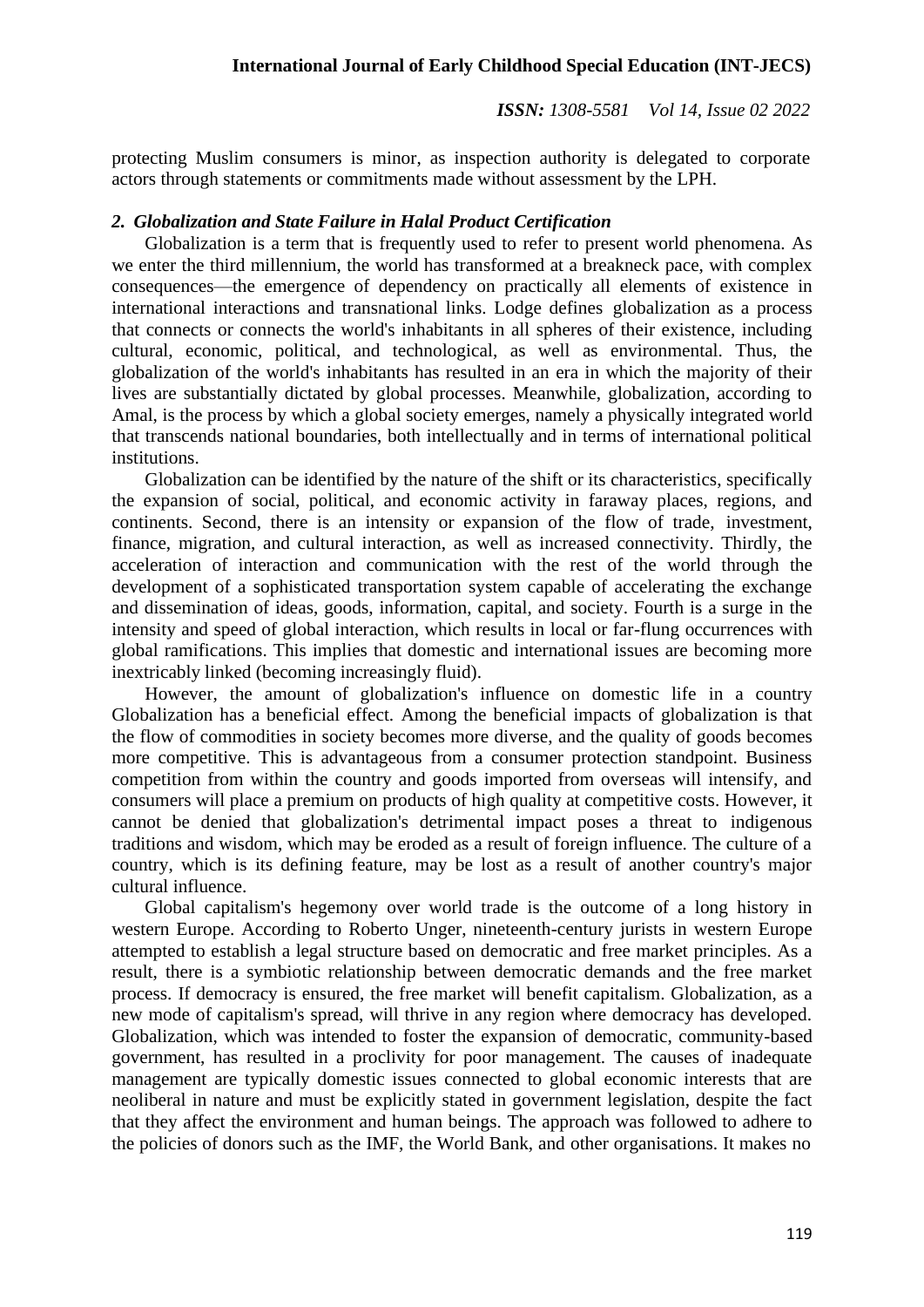difference if it is capable of resolving poverty or establishing the rule of law and culture that the nation and state have never fully prepared.

In the economic sector, the Government's policy as outlined in the 2020-2024 RPJMN is that the Government is developing the Priority Program (Quick Wins) and the 2020-2024 Work Program. Four kinds of initiatives are being addressed under the concept of inclusive, sustainable, and competitive economic growth in Indonesia. To begin, a program to promote high-quality economic growth (growth). Second, a program aimed at promoting economic equity and lowering inequality (inclusiveness). Thirdly, programs promoting economic viability (sustainability). Fourthly, policies aimed at enhancing economic competitiveness (competitiveness).

State economic policies frequently benefit capitalist interest groups. State regulations serve the interests of capital owners rather than the public interest, as enshrined in the Employment Creation Law, which is included into the Omnibus Law. Omnius Law is not a novel concept in the realm of legal science. It is simply that in Indonesia, it was first necessary to resolve inconsistencies in laws and regulations. Along with the aforementioned hurdles, the process of harmonising norms and regulations takes a long time. The concept of Omnibus Law enables the resolution of principles that are deemed irrelevant or troublesome.

However, some scholars believe that implementing the Omnibus Law concept would violate democratic values, as the Omnibus Law concept is viewed as anti-democratic by some. The critical question, though, is whether we should continue to tolerate contradicting rules and regulations. The government must make legal strides in order to settle the overlapping issues created by several of these laws and regulations. Economic globalization and capitalism have an impact on government legislation governing halal product assurances. The state's policy on halal product certification is a component of its legal policy. The Indonesian state's objective is to build a just and wealthy society, and economic development has been elevated to a national political priority in order to accomplish this goal. The RPJM/RPJP (previously GBHN) development strategy demonstrates a commitment to achieve the maximum feasible degree of economic growth. Development is accomplished through the use of foreign help as a supplement, and throughout the course of its following development, Indonesia has become extremely reliant on foreign aid. The political subsystem's principal function is to pursue objectives. Every civilization is a political entity, which means that it is constantly pursuing goals it deems to be beneficial.

Pancasila (culture sub-system) is employed as the intellectual and practical basis for constructing national economic politics, the state's defense against the community's interests is prioritized. The interests of consumers, particularly Muslim customers, in halal products are at stake in this case. The promise of state protection for Muslim consumers is explicitly mentioned in Articles 28E and 29 of the 1945 Constitution (2). The purpose of the Halal Product Guarantee is to protect consumers, not just Muslim consumers, but also the Indonesian populace. Because the certificate demonstrates that the products distributed in Indonesia are safe to consume. UUJPH demands that all items distributed in Indonesia be certified halal. Of course, from the consumer's perspective, this is quite beneficial because consumers are relieved of the responsibility of conducting their own research on the food. On the other hand, business actors have an obligation to view these commitments as regulations that could jeopardize their interests. Indeed, by regulating halal product assurances, it is possible to boost the added value of business players.

With the addition of Article 4A, which states that the obligation for micro and small business actors to be certified halal is based on a statement by business actors adhering to BPJPH standards and without any inspection by the Halal Inspection Agency, consumer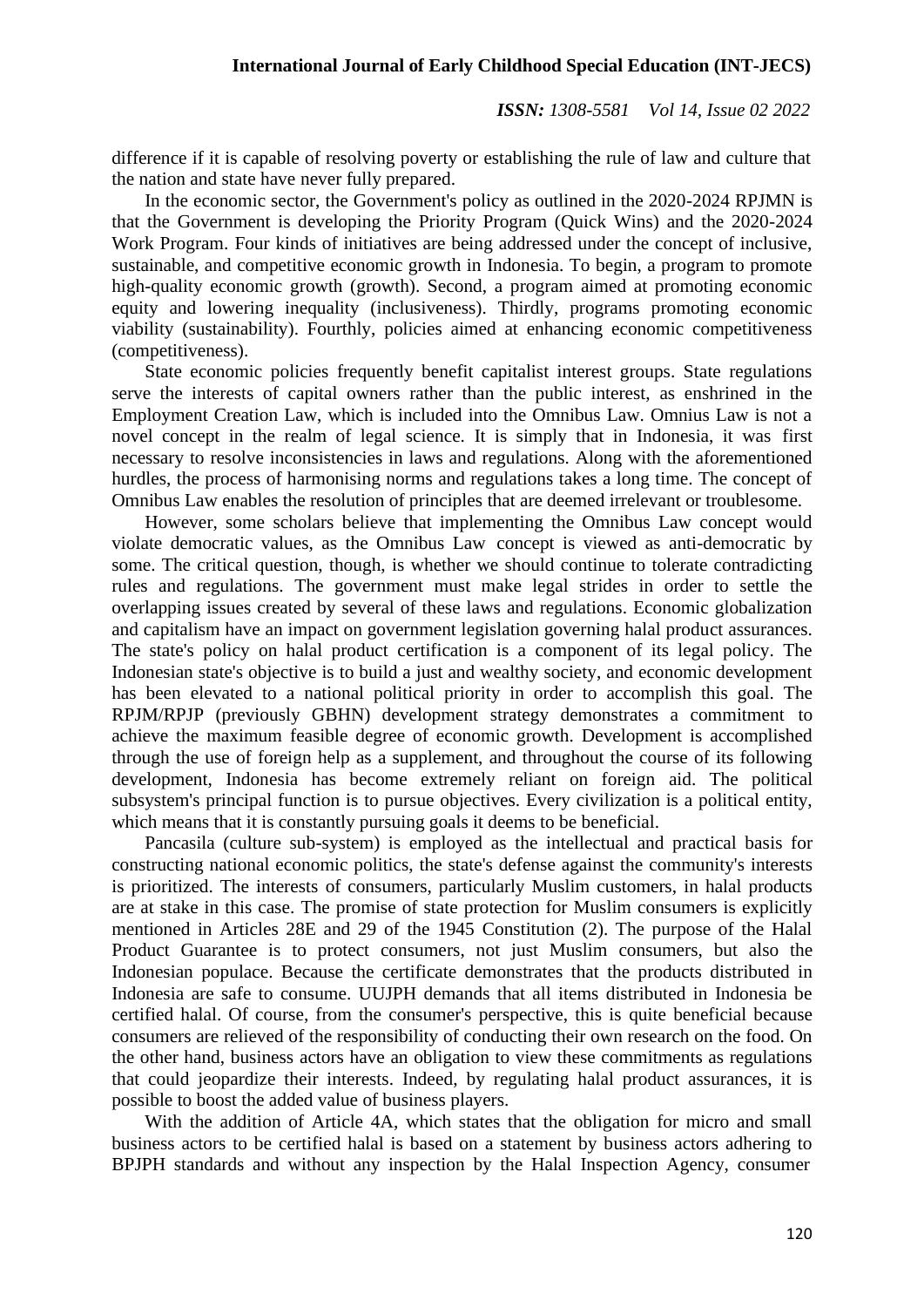confidence in the halalness of the product may be eroded. Even after the statement, the MUI must test the product in a halal fatwa session to receive a halal certificate; this demonstrates the transfer of responsibility for product halalness to the MUI based on the statement of business actors.

The regulation of halal certificates as part of the government's assurance of halal products is intended to offer customers with a sense of confidence, comfort, and legal clarity regarding the products they consume, thereby avoiding illicit products. On the other side, the purpose of regulating halal certification is not just to safeguard Muslim consumers, but also to encourage business actors to maximize the value of their products. In principle, protecting Muslim consumers entails enforcing citizens' constitutional rights under Article 28J and Article 29 paragraph (2) of the 1945 Constitution, which provide that the state guarantees each resident's independence to practice their respective religions and worship according to their religion and beliefs. As a result of the amendment of Article 4A, when micro and small company actors request for a halal certificate, the Halal Inspection Agency (LPH) does not perform an inspection but instead relies on a statement from the business actor verifying the halalness of the goods being registered. This statement by the business actor is based on the BPJPH standard, which requires the business actor to submit information in the form of a contract/pledge containing the halal products and materials utilized, as well as PPH assistance for the halal production process.

The state plays a very minor role. The regulation of halal product guarantees frequently favors corporate players' interests. Such circumstances show that commercial concerns wield considerable influence over the policy regulating halal product guarantees. By making it easier for micro and small company actors to obtain halal certificates, adding Article 4A UUJPH is a beneficial policy. Nonetheless, the absence of third-party verification, in this example by the Halal Inspection Agency, can result in consumer interests being overlooked. At the expense of the government, reviews of proposed products should continue to be conducted to safeguard the safety and interests of customers. Consumers' position as a weak

party in dealings with commercial actors has no training effect on the government. In comparison to business actors that have economic and political clout, influencing government

decisions is easy. Therefore, when the interests of business actors are deemed to be unaffordable, energy can influence government policy by facilitating the registration of halal certificates for micro and small business actors and ignoring the consequences for consumers, so that the requirement for halal certificates appears to be a formality. This is accomplished by officially legalizing in state law what has shaped the perception of business actors thus far.

Globalization's impact on any country has an effect on the capitalist system's ability to prosper. In Indonesia, capitalism continues to be superior to the Pancasila economic system. Numerous evidence demonstrate that as capitalism developed, economists' interests gained greater access to the state space than the interests of society in general. The Job Creation Act is one of the most visible manifestations of capitalism's victory in Indonesia. The UUJPH was formed in 2014 and became effective in 2019. Whereas the government's willingness to implement the UUJPH has not always been perfect, changes have been made by revoking and replacing Government Regulation No31 of 2019 with Government Regulation No39 of 2021 regarding the Implementation of Halal Product Guarantees. The requirement to be halal certified begins in October 2019 and is phased in. Nonetheless, until 2021, there will be a Government Regulation implementing UUJPH, particularly Government Regulation No 31 of 2019, concerning the Implementation of the JPH Law, which was released on May 3, 2019. This Government Regulation has not been effective yet has been canceled and replaced with Government Regulation Number 39 of 2021 concerning the Implementation of Halal Product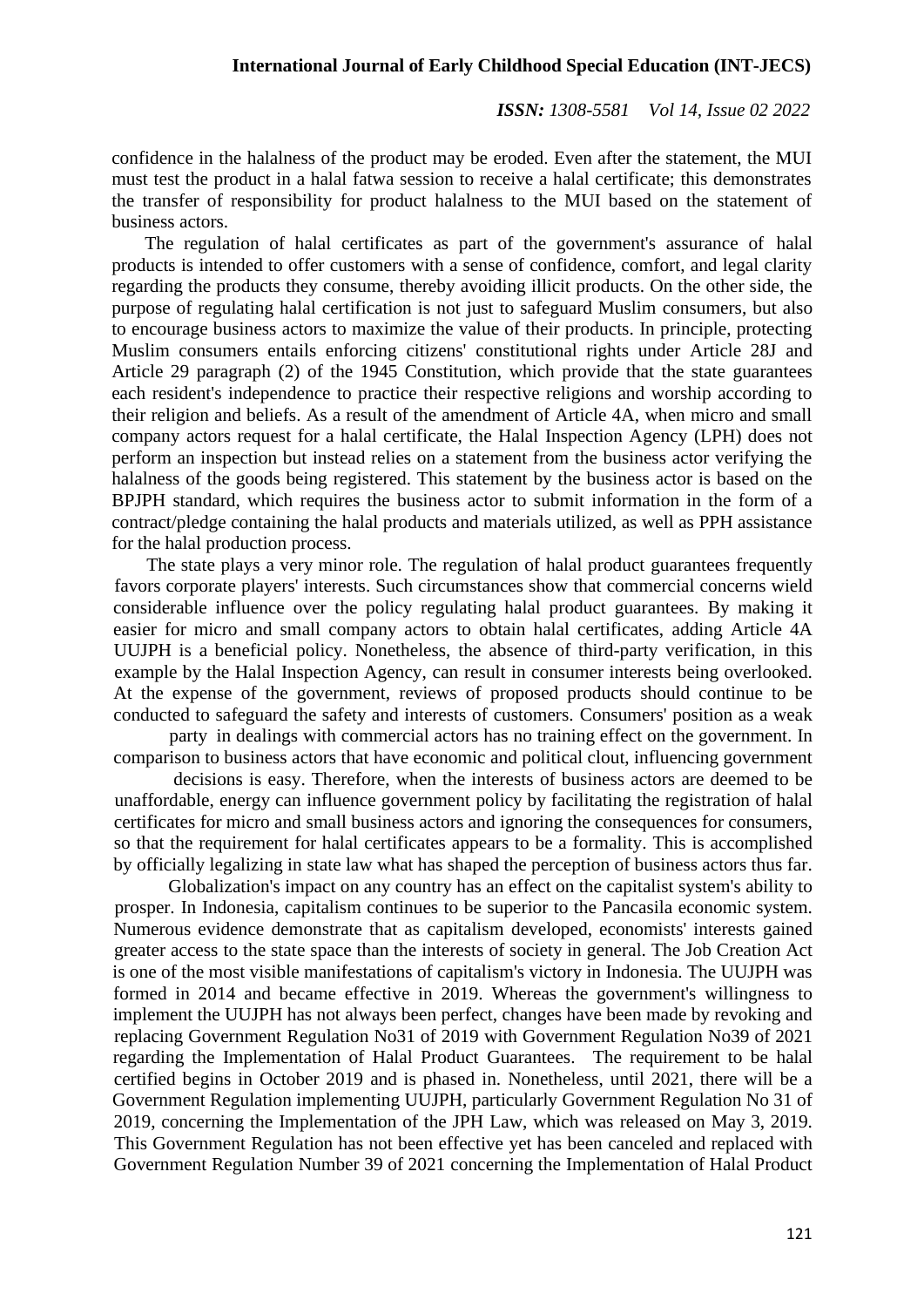Guarantee. As a result, various additional implementing regulations have not been issued, and the number of institutions issuing halal certificates remains limited. The Central BPJPH continues to house the BPJPH that was founded and is authorized to issue halal certificates.

In comparison, the provincial representative BPJPH and the district/city Halal Task Force do not yet have the ability to give halal certificates; they can only collect application files for halal certificates. Similarly, the MUI, which has the authority to hear appeals of halal fatwa determinations, remains at the provincial level. The MUI does not currently have the power to conduct a halal fatwa trial at the district/city level. This can add time to the process of obtaining a halal certificate. The Central BPJPH retains the authority to grant halal certificates. It has not been delegated to the provincial BPJPH or the district/city Halal Task Force. At the Regency/City and Provincial levels, the Halal Task Force is only permitted to accept registration documents and engage with business actors interested in filing for a halal certificate.

Parson's money and political clout are on display in this case. The financial interests of the upper class under their capitalist system make it simpler for major capital owners to influence and condition the government into enacting policies in their favor. Supported by political authority that retains sufficient vitality, it has the potential to make the government more accessible to corporate actors seeking halal certification. On the other side, the convenience afforded to micro and small business actors may result in reduced halal certainty for customers due to the absence of LPH inspection and reliance on company actors' assertions. Thus, following the change to the Job Creation Law, the state failed to safeguard consumers from assured halal items.

#### **4. CONCLUSION**

Based on the discussion above, the authors can conclude several things: first, philosophically, the interests of Muslim consumers for guaranteeing halal products must obtain protection from the state. This is in line with the basic philosophy of the state Pancasila in the first, second and fifth precepts. At the same time, Article 28E and Article 29 (2) of the 1945 Constitution are the constitutional basis for the right of Muslim consumers to guarantee halal products. Second, the influence of globalization in the economic field can influence government policies that support capitalism in Indonesia. The existence of the Job Creation Law shows that economic and political forces that have high energy can condition the law so that the UUJPH, which has been enacted and is effective in 2019, is changed to the Job Creation Law where there are several changes to the articles in the UUJPH that weaken protection for Muslim consumers.

#### **5. REFRENCES**

- [1] Abdul Raufu Ambali and Ahmad Naqiyuddin Bakar, 'People's Awareness on Halal Foods and Products: Potential Issues for Policy-Makers', *Procedia - Social and Behavioral Sciences*, 121.September 2012 (2014), 3–25 <https://doi.org/10.1016/j.sbspro.2014.01.1104>
- [2] Aiedah Abdul Khalek, 'Young Consumers' Attitude towards Halal Food Outlets and JAKIM's Halal Certification in Malaysia', *Procedia - Social and Behavioral Sciences*, 121.September 2012 (2014), 26–34 <https://doi.org/10.1016/j.sbspro.2014.01.1105>
- [3] Ben Roy Do and Alaleh Dadvari, 'The Influence of the Dark Triad on the Relationship between Entrepreneurial Attitude Orientation and Entrepreneurial Intention: A Study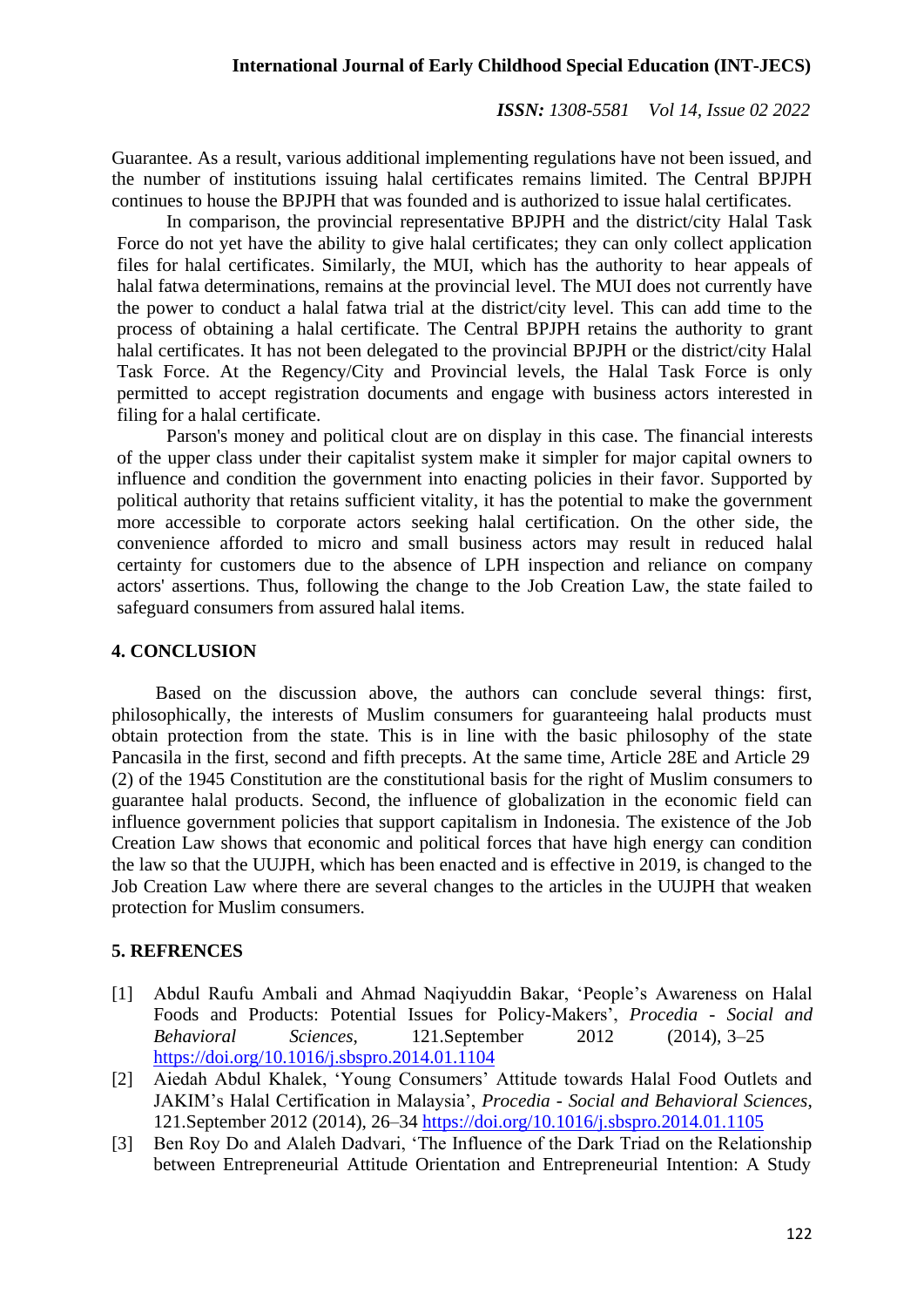among Students in Taiwan University', *Asia Pacific Management Review*, 22.4 (2017), 185–91 <https://doi.org/10.1016/j.apmrv.2017.07.011>

- [4] Chaisak Chitcharoen and others, 'A Model to Investigate the Influence of Channel, Perceived Web Quality, Brand Awareness, Perceived Quality on After-Sales Service of the All-in-One Office Products', *Procedia - Social and Behavioral Sciences*, 88 (2013), 8–12 <https://doi.org/10.1016/j.sbspro.2013.08.475>
- [5] Cheng Nan Chen, Shieunt-HanTsai, and Arnold Japutra, 'Introduction to the Special Issue on Entrepreneurship and Management in Turbulent Global Environment', *Asia Pacific Management Review*, 22.4 (2017), 167 <https://doi.org/10.1016/j.apmrv.2017.11.003>
- [6] Chiratus Ratanamaneichat and others, 'A Guideline for Reinforcing Water Based Community's Economic Strength', *Procedia - Social and Behavioral Sciences*, 88 (2013), 173–78 <https://doi.org/10.1016/j.sbspro.2013.08.493>
- [7] Dwi Edi Wibowo, 'Ewuh Pakewuh Cultural Reconstruction to Equal Consumer Protection', *Jurnal Bestuur*, 8.1 (2020), 1–8 <https://doi.org/10.20961/bestuur.41395>.
- [8] Haslizatul Mohamed Hanum and others, 'Using Topic Analysis for Querying Halal Information on Malay Documents', *Procedia - Social and Behavioral Sciences*, 121.September 2012 (2014), 214–22 <https://doi.org/10.1016/j.sbspro.2014.01.1122>
- [9] Ismah Osman and others, 'Family Food Consumption: Desire towards Convenient Food Products', *Procedia - Social and Behavioral Sciences*, 121.September 2012 (2014), 223–31 <https://doi.org/10.1016/j.sbspro.2014.01.1123>
- [10] KN Sofyan Hasan, 'Kepastian Hukum Sertifikasi Dan Labelisasi Halal Produk Pangan', *Jurnal Dinamika Hukum*, 14.2 (2014), 227–38 <https://doi.org/10.20884/1.jdh.2014.14.2.292>
- [11] Lego Karjoko, Zaidah Nur Rosidah, and I. Gusti Ayu Kutut Rachmi Handayani, 'Refleksi Paradigma Ilmu Pengetahuan Bagi Pembangunan Hukum Pengadaan Tanah Lego', *Bestuur*, 7.2 (2019), 1–14 https://doi.org/https://doi.org/10.20961/bestuur.v7i1.42694
- [12] Liana Endah Susanti, 'Economic Law Creation Beautiful Global Indonesia', *Bestuur*, 7.1 (2020), 47 <https://doi.org/10.20961/bestuur.v7i1.42701>
- [13] Maher A.A. Abdelsamie, Russly Abdul Rahman, and Shuhaimi Mustafa, 'Pyramid Shape Power as a New Halal-Compliant Food Preservation and Packaging Technique', *Procedia - Social and Behavioral Sciences*, 121.September 2012 (2014), 232–42 <https://doi.org/10.1016/j.sbspro.2014.01.1124>
- [14] Muhamed T. Osman and others, 'The New Miracle of Habbatus Sauda: Its Major Component Thymoquinone Can Be Used in the Management of Autoimmune Diseases', *Procedia - Social and Behavioral Sciences*, 121 (2014), 304–14 <https://doi.org/10.1016/j.sbspro.2014.01.1131>
- [15] Naengnoi Yanwaree, 'The Effect of Using Learning Activities Based on PATH Method in Sexuality and Health Subject', *Procedia - Social and Behavioral Sciences*, 88 (2013), 225–28 <https://doi.org/10.1016/j.sbspro.2013.08.500>
- [16] Najella Zubaidi, Regy Gusti Pratama, and Sholahuddin Al-Fatih, 'Legal Perspective on Effectiveness of Pre-Work Cards for Indonesian People', *Bestuur*, 8.1 (2020), 9 <https://doi.org/10.20961/bestuur.v8i1.42722>
- [17] Norazlina Abdul Aziz and Siti Sarah Sulaiman, 'Role of the Local Authority in Issuing License for Halal Certified Premise in the City of Shah Alam', *Procedia - Social and Behavioral Sciences*, 121.September 2012 (2014), 133–43 <https://doi.org/10.1016/j.sbspro.2014.01.1115>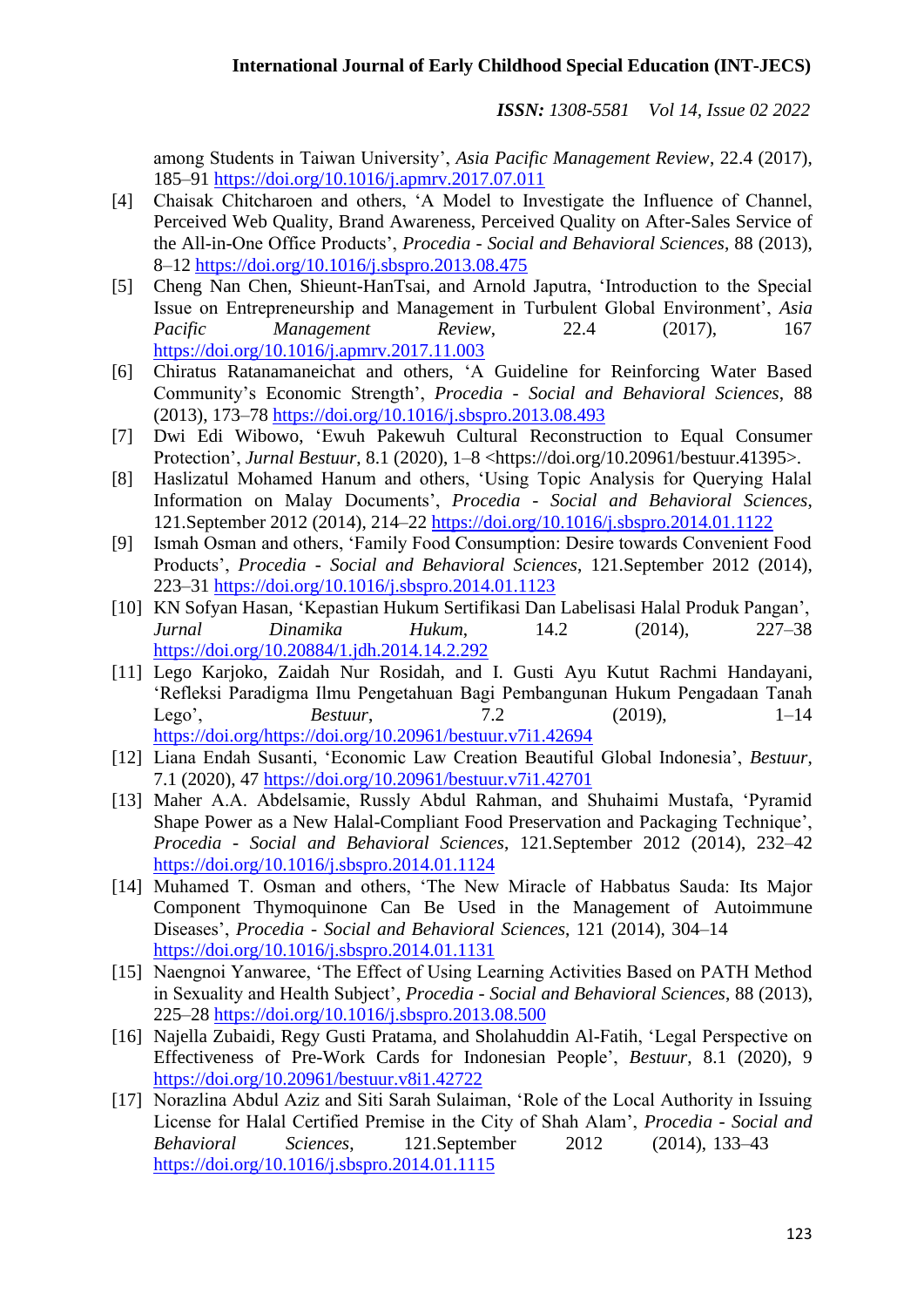- [18] Norazlina Abdul Aziz, Irini Ibrahim, and Nurazlina Abdul Raof, 'The Need for Legal Intervention within the Halal Pharmaceutical Industry', *Procedia - Social and Behavioral Sciences*, 121.September 2012 (2014), 124–32 <https://doi.org/10.1016/j.sbspro.2014.01.1114>
- [19] Nuanthip Kaewsri and Tanit Tongthong, 'Professional Development of Female Engineers in the Thai Construction Industry', *Procedia - Social and Behavioral Sciences*, 88 (2013), 291–98 <https://doi.org/10.1016/j.sbspro.2013.08.508>
- [20] Nurfaika Ishak, Rahmad Ramadhan Hasibuan, and Tri Suhendra Arbani, 'Bureaucratic and Political Collaboration Towards a Good Governance System', *Bestuur*, 8.1 (2020), 19 <https://doi.org/10.20961/bestuur.v8i1.42922>
- [21] Nursabrina Munawar and Hajah Makiah Tussaripah bt Hj Jamil, 'The Islamic Perspective Approach on Plant Pigments as Natural Food Colourants', *Procedia - Social and Behavioral Sciences*, 121 (2014), 193–203 <https://doi.org/10.1016/j.sbspro.2014.01.1120>
- [22] Nurulhuda Noordin, Nor Laila Md Noor, and Zainal Samicho, 'Strategic Approach to Halal Certification System: An Ecosystem Perspective', *Procedia - Social and Behavioral Sciences*, 121.September 2012 (2014), 79–95 <https://doi.org/10.1016/j.sbspro.2014.01.1110>
- [23] Panayuth Choeybal and Andrew Paterson, 'The Experience of Students Who Attended the UDRU – SMSU Development Program in Minnesota (United States)', *Procedia - Social and Behavioral Sciences*, 88 (2013), 328–33 <https://doi.org/10.1016/j.sbspro.2013.08.513>
- [24] Pattawan Narjaikaew, 'Alternative Conceptions of Primary School Teachers of Science about Force and Motion', *Procedia - Social and Behavioral Sciences*, 88 (2013), 250– 57 <https://doi.org/10.1016/j.sbspro.2013.08.503>
- [25] Penpak Chauyraksa, 'The Satisfaction on General Affairs Service of Electrical Engineering Faculty of Industrial and Technology, Rajamangala University of Technology Isan', *Procedia - Social and Behavioral Sciences*, 88 (2013), 149–53 <https://doi.org/10.1016/j.sbspro.2013.08.490>
- [26] Rajendran Muthuveloo, Narendran Shanmugam, and Ai Ping Teoh, 'The Impact of Tacit Knowledge Management on Organizational Performance: Evidence from Malaysia', *Asia Pacific Management Review*, 22.4 (2017), 192–201 <https://doi.org/10.1016/j.apmrv.2017.07.010>
- [27] Resti Dian Luthviati, 'The Role of Local Governments in the Defense of Leading Products Resti', *Jurnal Bestuur*, 8.2 (2020), 121–28 <https://doi.org/10.20961/bestuur.43138>
- [28] Senee Suwandee, Vipavee Anupunpisit, and Piyanan Boonpen, 'Quality of Life and Environment of Communities Along Saen Saeb Canal: A Guideline for Reform (Phase II)', *Procedia - Social and Behavioral Sciences*, 88 (2013), 212–19 <https://doi.org/10.1016/j.sbspro.2013.08.498>
- [29] Shazlinda Md Yusof and Noriyuki Shutto, 'The Development of Halal Food Market in Japan: An Exploratory Study', *Procedia - Social and Behavioral Sciences*, 121.September 2012 (2014), 253–61 <https://doi.org/10.1016/j.sbspro.2014.01.1126>
- [30] Sirima Pinyoanuntapong, 'The Development of Thai Early Childhood Education Curriculum to Promote Desirable Characteristics of Preschool Children', *Procedia - Social and Behavioral Sciences*, 88 (2013), 321–27 <https://doi.org/10.1016/j.sbspro.2013.08.512>